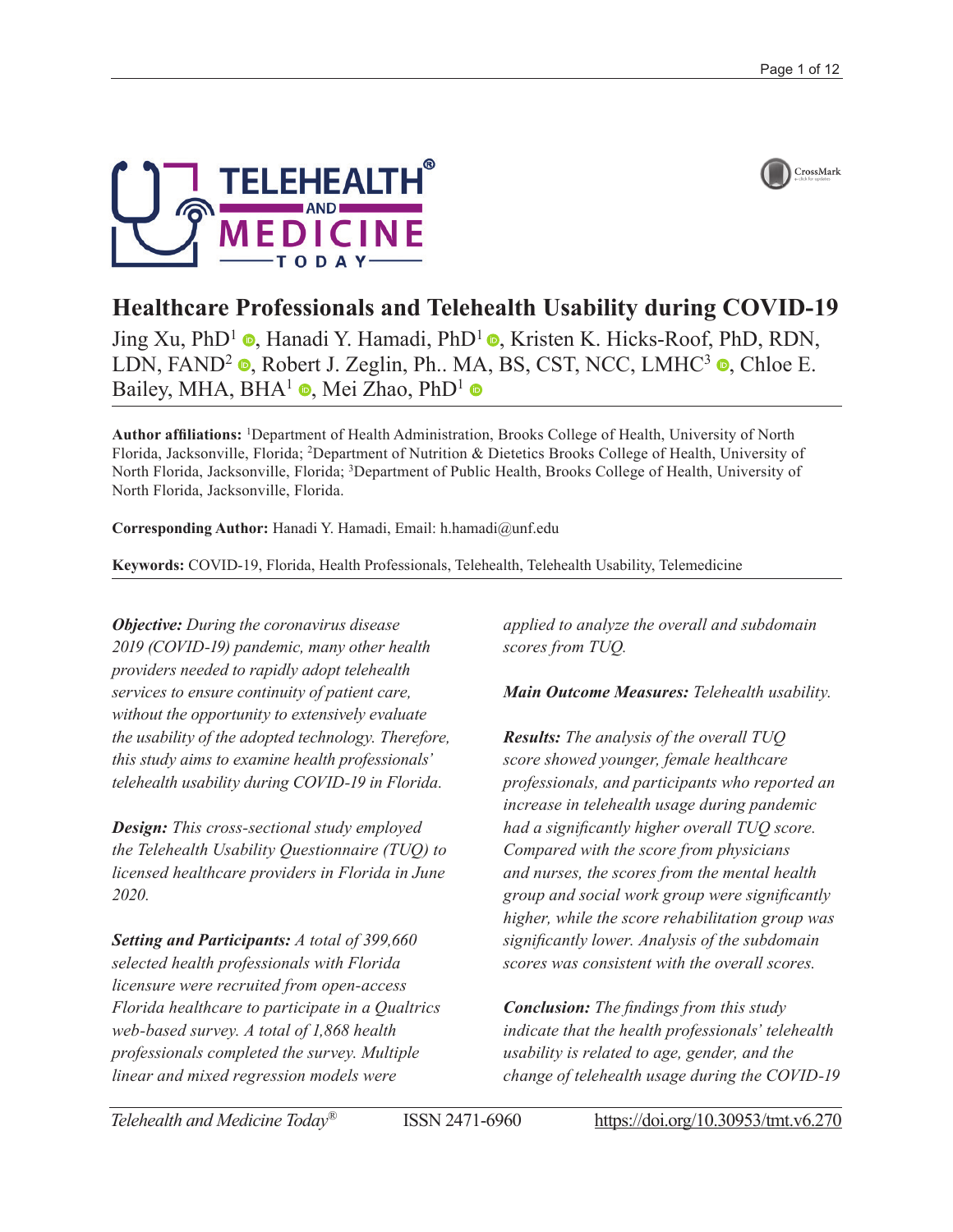*pandemic. While pandemics represent only one possible impetus for the healthcare system to swiftly switch to telehealth platforms, each profession should consider providing adequate resources to accommodate the need for change.*

#### **INTRODUCTION**

At the end of December 2019, patients were admitted to hospitals in Wuhan, Hubei Province, China, with symptoms of pneumonia of unknown origin. This was the first time the new coronavirus disease 2019 (COVID-19) was encountered, where reports predicted the early onset of a potential outbreak of this coronavirus.<sup>1</sup> By March 11th, the World Health Organization declared COVID-19 a global pandemic.2 States, counties, and cities nationwide issued stay at home orders, while many businesses and restaurants are closed for the most part to *flatten the curve* and avoid a surge of patients flooding healthcare facilities across the country.3 By July 29th of 2020, Florida became a new epicenter for COVID-19 at 441,977 total confirmed cases with 68.1% of cases occurring within the month of July.<sup>4</sup> As a precaution and ways to mitigate the spread of COVID-19, many hospitals and healthcare providers limited and even halted medically unnecessary and elective procedures<sup>5–7</sup> and access to care.<sup>8–10</sup> Therefore, there is a dire need to examine the ability of health providers to use these technologies to improve their care delivery remotely. During the start of the pandemic, telemedicine visits were found to have increased by 683% in the months of March and April alone with a staggering 700 additional virtual visits a day.

## **Telehealth Utilization Prior to COVID-19**

Telehealth technologies define a vast array of activities that allow the delivery of care and the interaction of provider-to-patient or provider-toprovider through synchronous (phone and video) and asynchronous (store and forward such as patient portals) communication and virtual agents

(telemonitoring through wearable devices). $<sup>11</sup>$ </sup> Currently, there is a great need for telehealth services during these trying times as many organizations have expanded their telehealth capabilities to serve the patients to the best of their ability while keeping them safe at home.12 It allows for services that have been traditionally conducted by acute care hospitals and health provider offices during face-to-face outpatient visits to be delivered to underserved communities and populations.13 By December of 2016, The Agency for Health Care Administration reported that less than half (44.8%) of hospitals in Florida were found to have telehealth services available to their patients.<sup>14</sup>

However, telehealth services are not new, more recently, the biggest need for these types of services is to manage chronic diseases.<sup>12</sup> An estimated 100 million Americans suffer from chronic diseases such as heart disease, cancer, stroke, diabetes, arthritis, asthma, hypertension or high blood pressure, emphysema, bronchitis, depression, anxiety, and others. These chronic diseases account for 75% of healthcare expenditures.15 In Florida, 46.7% of all Medicare enrollees ages 65 and more reported having at least four chronic conditions, indicating that the large aging population within the state is contributing to the higher proportion of chronic conditions.16 Traditionally, these illnesses are managed by the patient visiting the primary care offices episodically; however, using telehealth services would offer more benefits such as a reduction in hospitalizations, readmission, length of stay, and costs.17,18 Telehealth also offers opportunities for consistent communication between patients and clinicians with the use of tools such as smartphones, tablets, or computers that possess webcams.19 Furthermore, telehealth technologies can be extremely effective when it comes to reducing the cost of healthcare by saving an estimated \$19–\$121 per virtual visit. These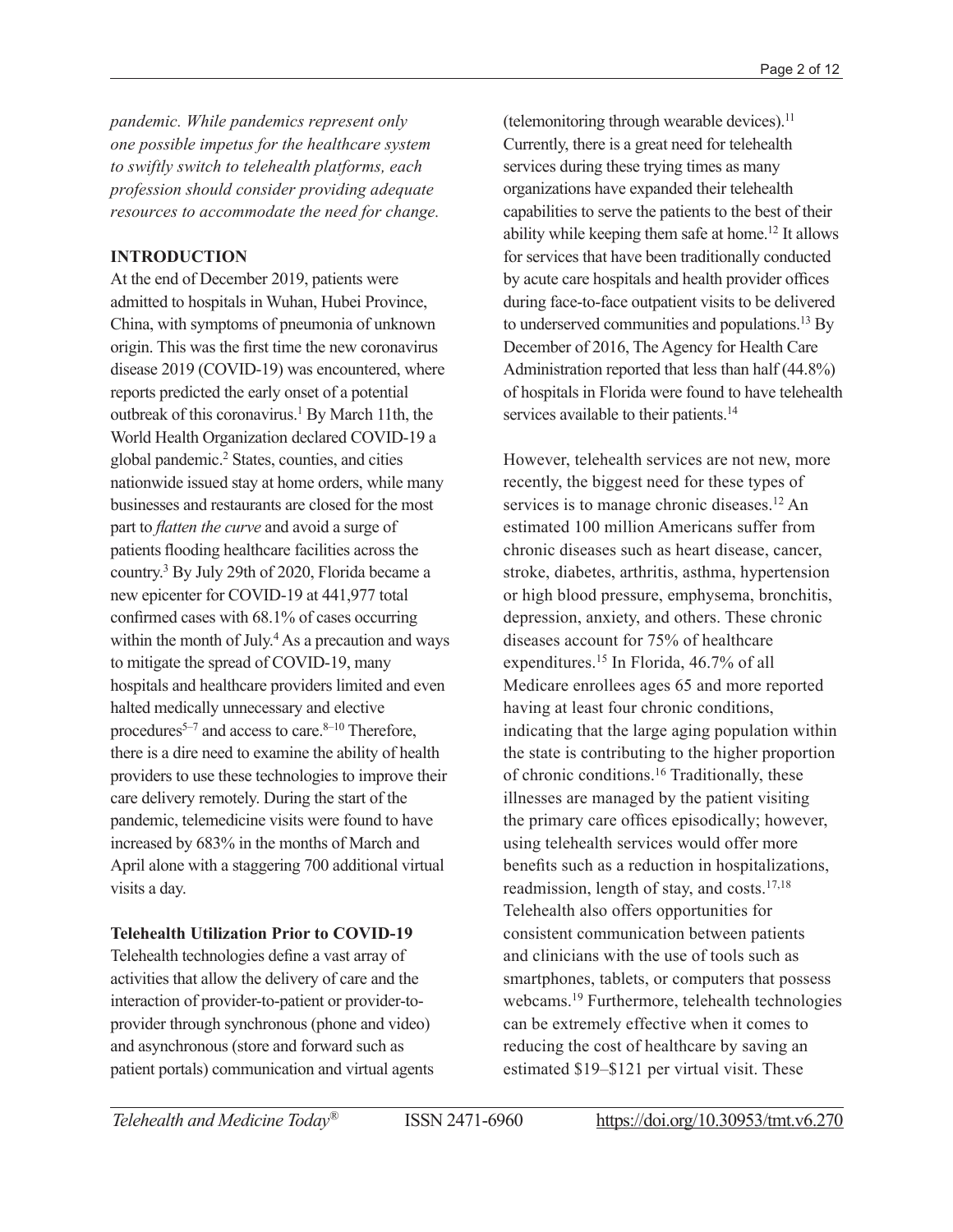savings come from reduced operational overhead and technology adaption, which is of great necessity during a pandemic that has created a healthcare recession that resulted in over 1.4 million healthcare jobs lost in April 2020 and 30,000 jobs in January 2021.<sup>20,21</sup>

#### **Telehealth Policies during COVID-19**

Furthermore, in March 2020, Centers for Medicare & Medicaid Services (CMS) has provided mass waivers for telehealth reimbursements, allowing for healthcare facilities to provide these services for new and established patients during times of public health emergencies. Additionally, these emergency regulations promote broader access to patients than ever before and allow more providers to take part in conducting their care through virtual work.22 One of the telehealth's largest obstacles before the pandemic was regarding certain state governments requiring health providers to hold a license in all states they provide care or consultative services in, whether virtually or in-person. Yet, the recent emergency legislation has bypassed most states' requirements, with some mandating only an emergency credential application to perform virtual consultations in the new COVID-19 era.<sup>23</sup> This act has significantly broadened accessibility for health providers and patients. For example, many surveyed physicians have reported that the lifted telehealth restrictions have eased their workload more efficiently, leading to increased care quality and greater satisfaction with newly adopted technology.<sup>24</sup> Ultimately, these policies support the promise of telehealth with its proven effectiveness to connect more patients with the quality care they deserve and open the door to have telehealth and make its place in the future of healthcare.

#### **Purpose of This Study**

There is an increasing need to use telehealth technologies and increase policy incentivizing its use now more than ever during the COVID-19 pandemic. Yet, it is important to also examine the usability of these sudden adoptions or utilizations of telehealth technologies. Usability refers to a product's ability to be used by specified users to achieve specific goals such as efficiency, effectiveness, and satisfaction within a particular context of use, which can provide evaluation and overall improved effectiveness of both the technology and delivered services.25 Telehealth's usability is an important issue for many patients particularly the elderly and those with chronic conditions, such as cardiovascular conditions, who may need to use telehealth services more frequently.26 It is imperative that the operational interface and end-user experience are easy to use for those who will require more access to these platforms, especially in times of a pandemic when sudden adjustments to virtual care may be the only option for nonemergency patients.<sup>27</sup> Therefore, the objective of this paper is to report on health professionals' telehealth usability in a COVID-19 hotspot area.

#### **METHODS**

This study was a cross-sectional survey disseminated online using Qualtrics™.

## **Study and Instrument Design**

The Telehealth Usability Questionnaire (TUQ)<sup>28</sup> was implemented as part of the survey. Final survey questions included a modified version of the TUQ, including adjusted language from patient-focused to provider-focused. Five experts in healthcare reviewed and approved the modified survey for face validity. The TUQ is designed to evaluate the usability of telehealth implementation and services, including 21 questions covering six subdomains: usefulness (three questions), ease of use & learnability (three questions), interface quality (four questions), interaction quality (four questions), reliability (three questions), and satisfaction and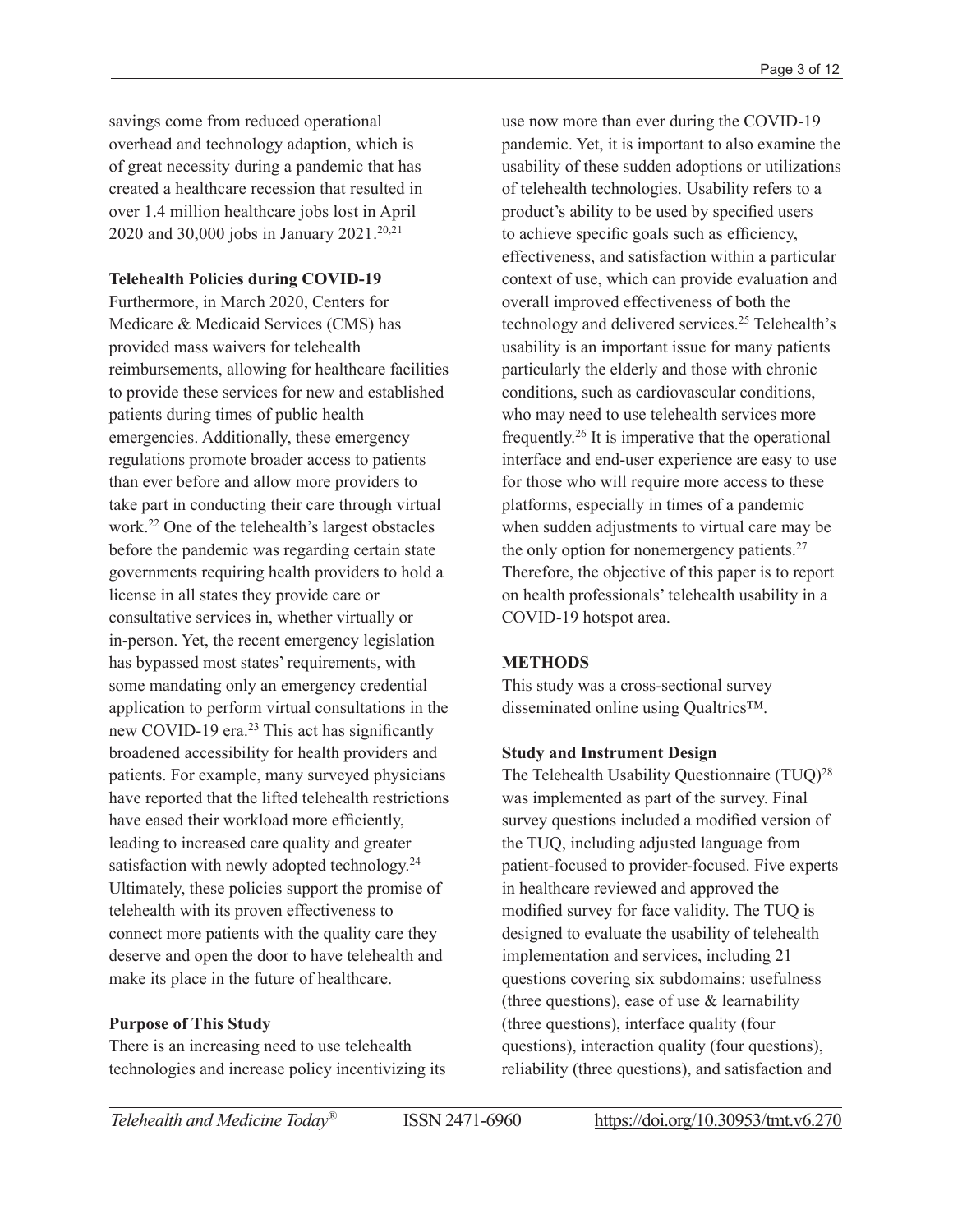future use (four questions). Each question is assessed by the participants on a seven-point Likert scale (1 = strongly disagree and  $7 =$ strongly agree), in which a higher score consistently indicates a more positive answer to each question. The overall composite score is calculated as an arithmetic mean of all questions with nonmissing answers. The composite score for each subdomain is calculated in the same fashion using the questions from the specific domain. At the beginning of the survey, participants gave anonymous consent to use their responses for research purposes. This study was deemed exempt by the Institutional Review Board (IRB) at the researchers' University.

## **Participants**

Health professionals licensed in Florida were invited to participate in this study. Participation in this study was voluntary, there were no cash incentives for completing this survey. The following healthcare professionals were selected to complete the survey: medical doctor, osteopathic physician, advanced practice registered nurse, registered nurse, physician assistant, physical therapist, occupational therapist, registered dietitian, psychologist, licensed mental health counselor, and licensed clinical social worker. Specific professions were selected based on the availability of the Florida Healthcare Practitioner Data Portal.29 A total of 399,660 surveys were disseminated via email in June 2020, including an initial and one follow-up email. Participants completed a demographic profile including primary profession, years as a licensed provider, gender, age, ethnicity, and geographic location of the practice.

# **Data Analysis**

All data summaries and statistical analyses were performed using the SAS software version 9.4 (SAS Institute, Cary, NC). $30$  In the analysis, the

nine individual professions were categorized into five groups based on the practice area: physician and nurses (medical doctor, nurse, and physician assistant), rehabilitation (physical therapist and occupational therapist), mental health (licensed mental health counselor and licensed psychologist), social work (social w1orker), and dietetics (registered dietitian).

The analysis was conducted for the overall TUQ score first, and then for the subdomain scores. The overall score was analyzed using a multiple linear regression model; the scores from six subdomains were analyzed using a linear mixed model. In both models, profession group, gender, age, and the change of telehealth usage during the COVID-19 pandemic were included as fixed covariates. In the subdomain analysis, the correlations between residual errors from the same participants on different subdomains were accounted for by the specified covariance structure. The Kenward and Roger method will be used for the calculation of the denominator degrees of freedom.31,32

## **RESULTS Descriptive Statistics**

A total of 1,868 healthcare professionals are included in the sample. Table 1 summarizes the demographic information including profession group, gender, years of experience, and the change of telehealth usage during the pandemic. In all the survey participants, 78% are female healthcare professionals, indicating a higher likelihood for females to use telehealth compared with their male counterparts. A total of 1,722 healthcare professionals were included in the analysis due to missing values in the response variables.

# **Multivariate Analysis**

For the overall TUQ score, profession group, gender, age, and the change of telehealth usage during the COVID-19 pandemic all had a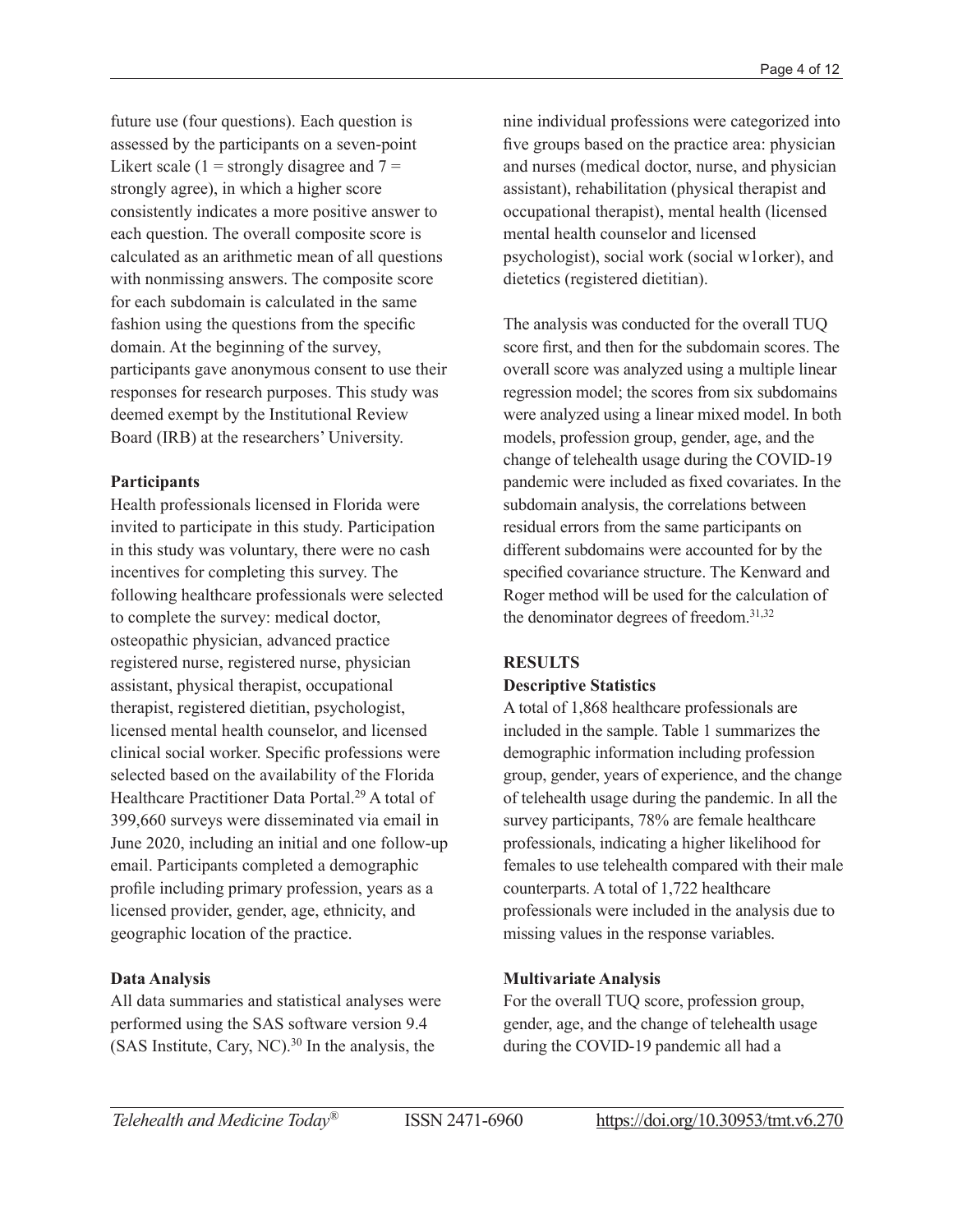|                                                      | <b>Physician</b> |                       | Mental        |                    |                  |  |  |  |
|------------------------------------------------------|------------------|-----------------------|---------------|--------------------|------------------|--|--|--|
|                                                      | and nurses       | <b>Rehabilitation</b> | <b>Health</b> | <b>Social work</b> | <b>Dietetics</b> |  |  |  |
| Gender, $n = 1,868$                                  |                  |                       |               |                    |                  |  |  |  |
| Female                                               | 75.8 (943)       | 81.1 (133)            | 80.1 (213)    | 83.3 (105)         | 95.7(67)         |  |  |  |
| Male                                                 | 24.2(301)        | 18.9(31)              | 19.9(51)      | 16.7(21)           | 4.3(3)           |  |  |  |
| Experience as a licensed provider, $n = 1,863$       |                  |                       |               |                    |                  |  |  |  |
| $0 - 5$ years                                        | 9.8(122)         | 14.6(24)              | 18.9(50)      | 12.7(16)           | 17.1(12)         |  |  |  |
| $6 - 10$ years                                       | 11.1(138)        | 3.0(5)                | 17.0(45)      | 9.5(12)            | 7.1(5)           |  |  |  |
| $11-15$ years                                        | 13.0(162)        | 7.3(12)               | 16.3(43)      | 9.5(12)            | 18.6(13)         |  |  |  |
| $16 - 20$ years                                      | 12.1(150)        | 14.6(24)              | 14.8(39)      | 14.3(18)           | 10.0(7)          |  |  |  |
| $21+ \text{years}$                                   | 53.8 (669)       | 59.1 (97)             | 33.0(87)      | 54.0 (68)          | 47.1(33)         |  |  |  |
| Telehealth usage change during pandemic, $n = 1,837$ |                  |                       |               |                    |                  |  |  |  |
| Decreased                                            | 3.6(45)          | 1.8(3)                | 2.7(7)        | 0.8(1)             | 2.9(2)           |  |  |  |
| No change                                            | 54.7 (680)       | 65.9 (108)            | 27.3(72)      | 31.0(39)           | 42.9(30)         |  |  |  |
| Increased                                            | 40.0 (498)       | 29.3(48)              | 70.1 (185)    | 66.7(84)           | 50.0(35)         |  |  |  |

*Table 1. Descriptive statistics: gender, years of experience, and telehealth usage by health profession, N = 1,868*

significant impact (Table 2). Specifically, younger and female healthcare professionals participating in the survey had a significantly higher overall TUQ score versus elder and male participants. In addition, individuals who reported to have increased usage during the pandemic also had a significantly higher score. The differences in the overall TUQ scores among different profession groups were also significant. Compared with the score from physician and nurses (estimated average  $= 4.21$ , the scores from the mental health group (4.78) and social work group (4.62) were significantly higher and the score from the dietetics group (4.39) was higher but not significant, while the score rehabilitation group (3.93) was significantly lower.

The scores from all six subdomains demonstrated a similar pattern to the overall score across the profession groups from the highest to the lowest, indicating the reliability and consistency of the questionnaire (Table 3). It is worth mentioning

*Table 2. Estimated overall Telehealth Usage Questionnaire (TUQ) scores by health profession, gender, and telehealth usage* 

|                          | <b>Estimate (95% CI)</b> |
|--------------------------|--------------------------|
| <b>Profession</b>        |                          |
| Physician and nurses     | 4.21 (4.10, 4.32)        |
| Rehabilitation           | 3.98(3.73, 4.13)         |
| Mental health            | 4.78 (4.61, 4.94)        |
| Social work              | 4.62 (4.40, 4.85)        |
| <b>Dietetics</b>         | 4.39 (4.11, 4.68)        |
| Gender                   |                          |
| Male                     | 4.32 (4.16, 4.48)        |
| Female                   | 4.45 (4.33, 4.57)        |
| <b>Usage</b>             |                          |
| My use of telehealth     |                          |
| decreased                | 4.05(3.75, 4.35)         |
| My use of telehealth has |                          |
| not changed              | 4.27(4.17, 4.38)         |
| My use of telehealth     |                          |
| increased                | 4.83 (4.73, 4.93)        |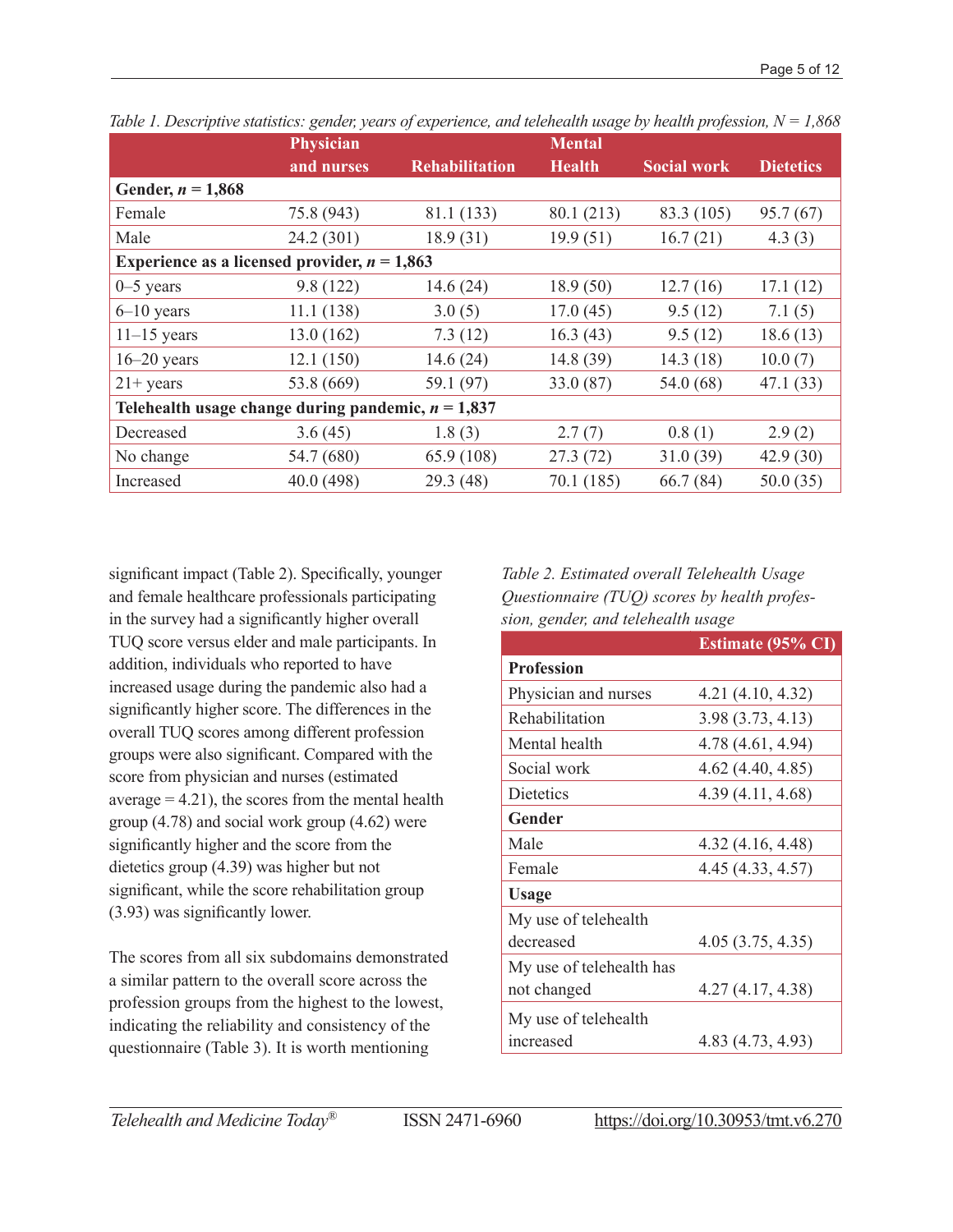|                  | <b>Physician and</b><br>nurses | <b>Rehabilitation</b> | <b>Mental health</b> | <b>Social work</b>  | <b>Dietetics</b>    |
|------------------|--------------------------------|-----------------------|----------------------|---------------------|---------------------|
|                  | Estimate                       | Estimate              | Estimate             | Estimate            | Estimate            |
|                  | $(95\% \text{ CI})$            | $(95\% \text{ CI})$   | $(95\% \text{ CI})$  | $(95\% \text{ CI})$ | $(95\% \text{ CI})$ |
| Usefulness       | 4.57                           | 4.22                  | 5.13                 | 4.96                | 4.79                |
|                  | (4.48, 4.65)                   | (4.01, 4.43)          | (4.97, 5.29)         | (4.73, 5.19)        | (4.48, 5.10)        |
| Ease of use $\&$ | 4.48                           | 4.09                  | 5.16                 | 4.95                | 4.73                |
| learnability     | (4.39, 4.56)                   | (3.88, 4.29)          | (4.99, 5.32)         | (4.72, 5.18)        | (4.42, 5.04)        |
| Interface        | 4.17                           | 3.93                  | 4.67                 | 4.59                | 4.40                |
| quality          | (4.08, 4.25)                   | (3.72, 4.14)          | (4.51, 4.84)         | (4.36, 4.82)        | (4.09, 4.71)        |
| Interaction      | 4.20                           | 3.91                  | 4.65                 | 4.54                | 4.17                |
| quality          | (4.11, 4.28)                   | (3.70, 4.12)          | (4.49, 4.82)         | (4.30, 4.77)        | (3.86, 4.48)        |
| Reliability      | 3.54                           | 3.35                  | 3.79                 | 3.67                | 3.60                |
|                  | (3.45, 3.62)                   | (3.14, 3.56)          | (3.63, 3.95)         | (3.44, 3.91)        | (3.28, 3.91)        |
| Satisfaction     | 4.32                           | 4.07                  | 5.23                 | 4.99                | 4.70                |
| and future use   | (4.24, 4.41)                   | (3.86, 4.28)          | (5.07, 5.40)         | (4.76, 5.22)        | (4.38, 5.01)        |

*Table 3. Estimated Telehealth Usage Questionnaire subdomain scores by health profession*

that the absolute scores were varying from different subdomains. Specifically, usefulness, ease of use and learnability, satisfaction, and future use domains received the highest scores, and reliability domain received the lowest score, while interface quality and interaction quality domains were in the middle for each profession group. It is also estimated that the female participants scored significantly higher in three of the six subdomains: interface quality, interaction quality, and reliability.

## **DISCUSSION**

The findings from this study indicate that the health professionals' telehealth usability in Florida was significantly related to health professional categories, age, gender, and the change of telehealth usage during the COVID-19 pandemic. Compare with physicians and nurses, mental health professionals and social workers reported higher telehealth usability, while rehabilitation clinicians reported much lower usability.

Mental health professionals in the sample, including clinical mental health counselors and psychologists, evidenced the highest TUQ scores. These professions have a lengthy history utilizing telehealth modalities, with discussions of best practices around such beginning in earnest in the  $1990s$ .<sup>32–34</sup> As such, professionals in these fields are likely to receive at least some training in telehealth practice.35,36 For example, the Council for Accreditation of Counseling and Related Education Programs (CACREP) requires counseling programs to include training on "technology-assisted [counseling] relationships".37 Technology-assisted relationships, including telehealth, are therefore not anomalous for most mental health professionals.38–40 This may be why a recent study by McClellan and Florell<sup>41</sup> noted that 89% of mental health clinicians in their sample had favorable or neutral attitudes toward telehealth. The results of the current study add helpful context to this, showing that mental health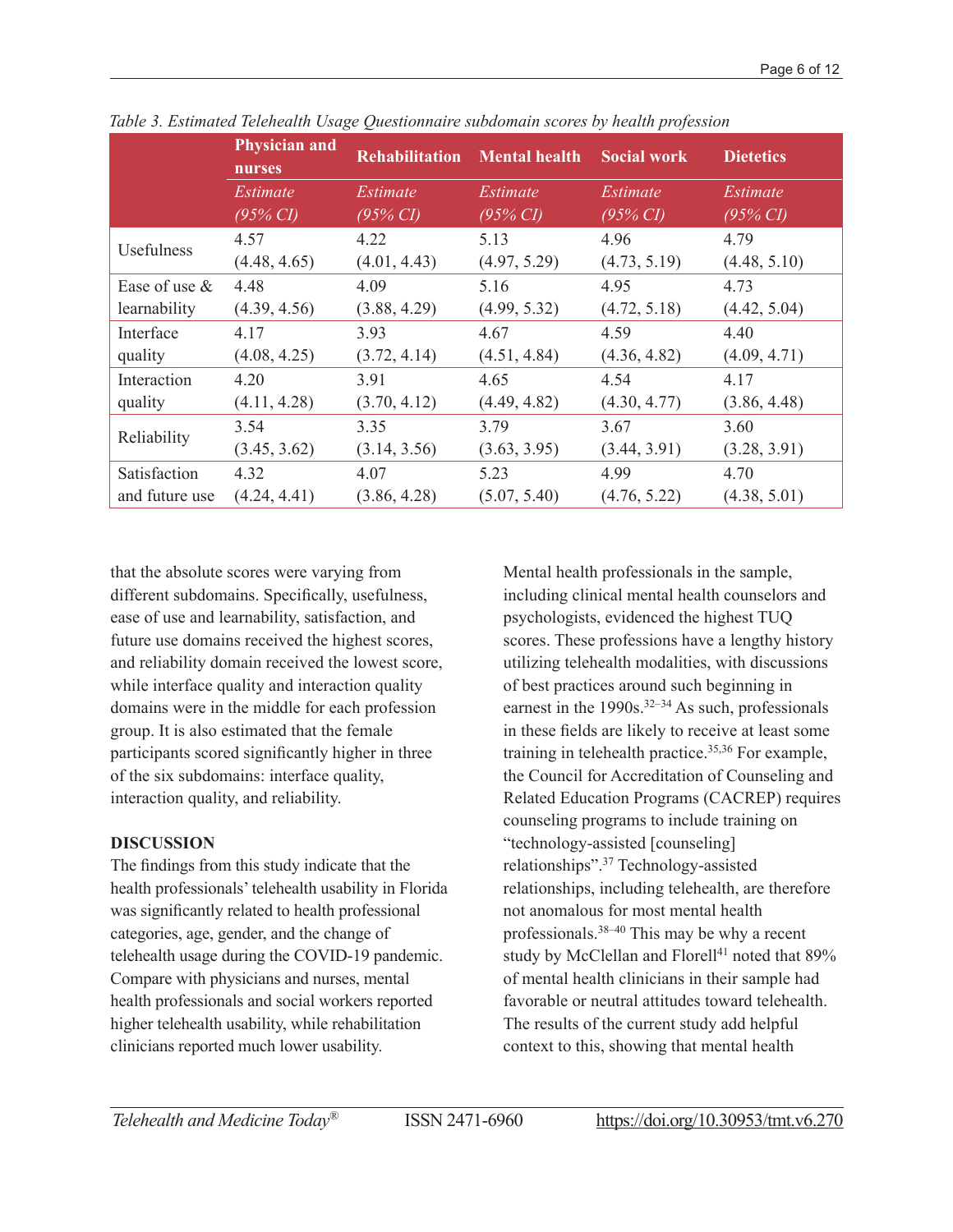professionals have significantly more favorable views of telehealth than other medical professionals.

Mental health professionals also evidenced higher scores on all TUQ subdomains. The highest subdomain scores were in relation to usefulness and intention to use in the future. The typical tasks of mental health clinicians almost exclusively require less hands-on contact than other professionals, and therefore, may find the telehealth platform less hindering to their normal work duties. Mental health counselors and psychologists providing primarily psychotherapy can, with notably few exceptions, provide the same services via telehealth platforms that they can in face-to-face settings.42 This fact may more easily assuage any concerns these clinicians have about the usability of telehealth platforms.

Services provided by physicians, nurses, and rehabilitation clinicians require a lot of hands-on examinations, and it would be harder for these groups to practice completely virtually. However, with better telehealth tools, these health providers are able to address this gap in care delivery. Examples of such tools found to be conductive to improve care delivery include the use virtual tools that allow for both communication and data sharing among health providers and between health provider and patient,43 and for health organizations to partner with local communities to create a community telehealth network to better serve rural and vulnerable populations.<sup>44</sup> Furthermore, there is a need to ensure that telecommunication infrastructures continue to grow as the demand for telehealth services increases.45 Nevertheless, both hospitals and healthcare providers have created innovative alternatives during COVID-19. For example, individual specialties and subspecialties developed virtual examination

protocols and having patients proceed through sets of physical activities and manipulating readily available props in the home.<sup>46</sup> Studies have shown that clinicians can successfully use several elements of a standard musculoskeletal assessment to evaluate patients with mild low back pain<sup>47</sup> and knee pain<sup>48</sup> in countries where telehealth is widely available. Studies also indicate that a systematic virtual examination can aid in triaging and managing common musculoskeletal conditions.49 These best practice protocols are still evolving with more use of telehealth services.

Worth noting, psychiatrists, who are trained physicians with an additional psychiatry rotation, were coded as physicians in the present study. Their work, which is largely hands-off medication consultations, can be completed more easily via telehealth modalities than many of their physician colleagues. Telepsychiatry has proliferated over the past decade,<sup>50</sup> especially during the COVID-19 pandemic. $38,51$  As such, psychiatrists may represent a bit of an anomaly within the physician community, evidencing the flexibility and benefits that the other mental health professionals in the study did.

Younger and female healthcare professionals participating in this study showed significantly higher telehealth usability, which is consistent with the literature that telemedicine use among physicians was more prominent among younger doctors. Physicians 45 or younger reported they were practicing some form of telehealth at a higher rate than physicians 46 or older.<sup>52</sup> Of course, this trend may change due to the abrupt adaptations needed from the COVID-19 pandemic. In April 2020, already nearly half of physicians using telehealth, up from just 18% in 2018.<sup>52</sup> At the same time, the findings on the female healthcare professionals are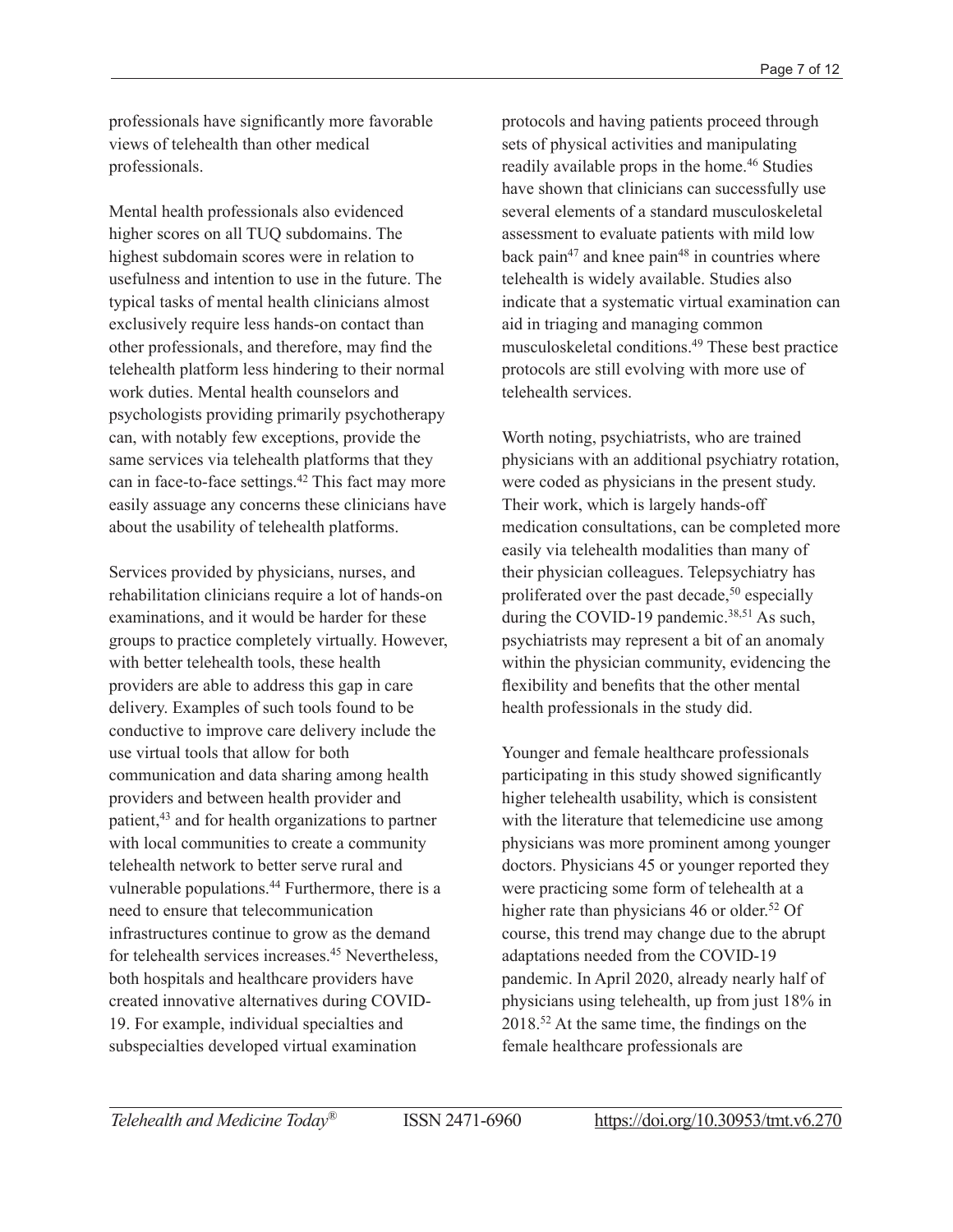corresponding with the reports that women and younger adults are more likely to use telehealth services.<sup>53</sup> Motivation strategies for older and male healthcare professionals to use telehealth services should be something the healthcare leaders to consider in the future.

Lastly, the healthcare professionals who reported to have increased usage during the pandemic showed significantly higher telehealth usability. This is understandable since practice makes perfect. This is also consistent with previous studies that healthcare providers engaged in more telehealth activities in the realms of telemedicine and there was a significant shift in their perceptions, indicating greater openness and willingness to adopt telehealth services.<sup>54</sup> The COVID-19 pandemic forced an array of healthcare providers to quickly adapt and find ways to provide their usual services by using online tools. However, we should also realize the challenges related to telehealth services regarding efficiency, safety, quality, outcomes, as well as the adequacy of existing regulations from both the federal and state governments.

Connolly, Miller<sup>55</sup> highlighted the relationship between acceptance of telehealth and the use of telehealth. In light of the COVID-19 pandemic, and especially the subsequent need for a rapid transition to telehealth, it is prudent for training programs in all health professions to consider including at least some training in telehealth, following the model set by the mental health fields, to promote acceptance of the modality of care. Pandemics represent only one possible impetus for the healthcare system to swiftly switch to telehealth platforms; each profession should consider providing their trainees with the best possible chance of successfully making such a switch. The remaining concerns among all healthcare professions surround the platform's technical stability.

# **LIMITATIONS**

This study has several limitations to consider. Healthcare professionals were contacted through their registered emails with the Florida Department of Health; likewise, healthcare facilities may have blocked these emails containing external URLs, with concerns of spam or cybercrimes. Additionally, a 1% response rate was less than preferred. This sample may not be generalizable to the entire 400,000+ healthcare professionals practicing in Florida. Lastly, this study was a cross-sectional study, only capturing data from one point in time, thus not capturing the changes across the span of the COVID-19 pandemic. Future research should evaluate how health professional's telehealth usability changes over time.

# **CONCLUSIONS**

The United States healthcare system has faced incredible demands for both in-person care and adaptations to virtual care. Educators and policymakers must consider the importance of the education and training of different modalities of care (e.g., telehealth). Telehealth can provide easy access to high-quality care regardless of geography, work, or personal constraints, but healthcare professionals need to be provided the tools for success. It is important for policymakers and health administrators to view telehealth as a vital tool in future pandemic planning and response.56

**Funding Statement:** No funding was received from any source for preparing this article for publication.

# **REFERENCES**

1. Li H, Liu S-M, Yu X-H, Tang S-L, Tang C-K. Coronavirus disease 2019 (COVID-19): Current status and future perspective. *Int J Antimicrob*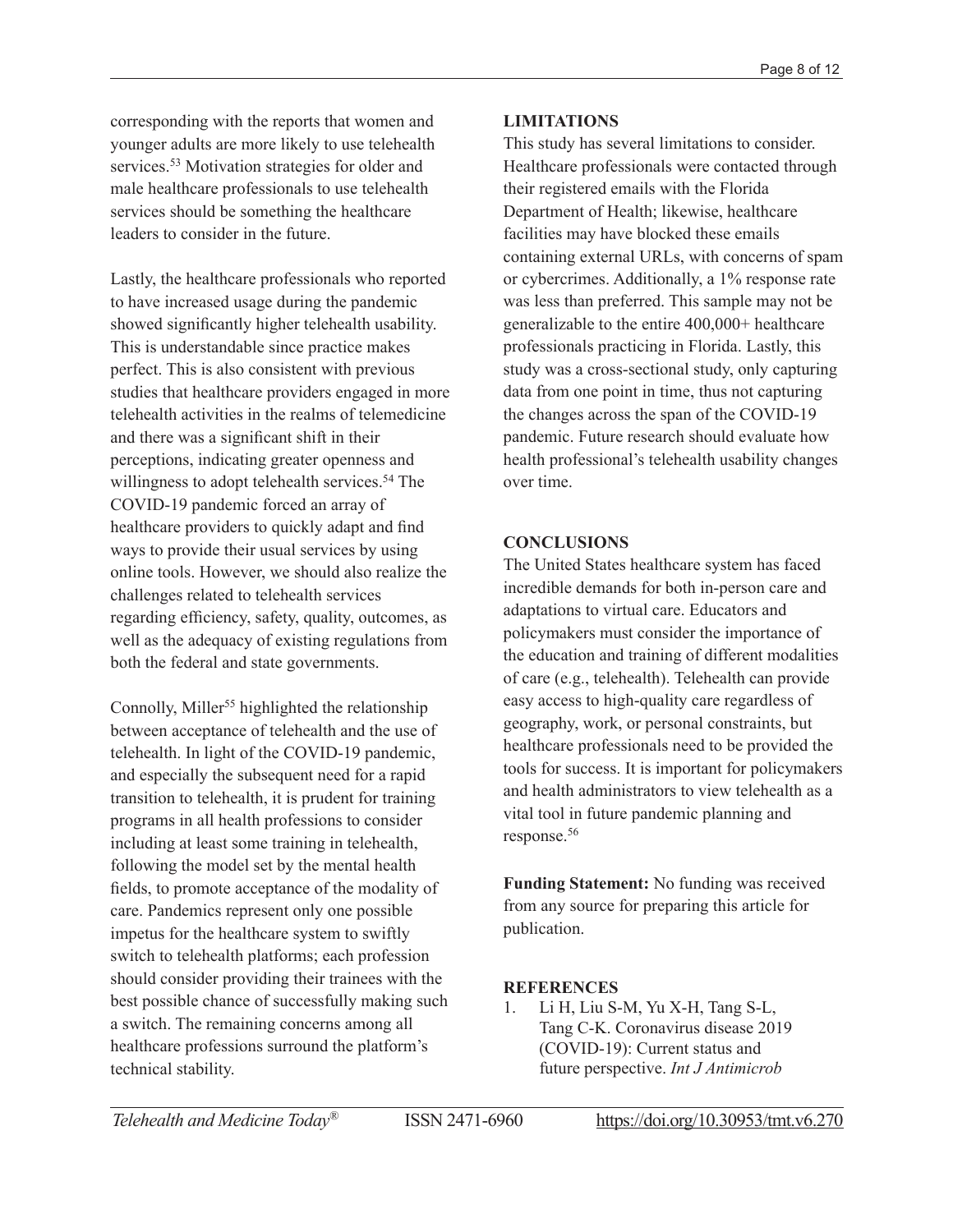*Agents*. 2020;55(5):105951. [https://doi.](https://doi.org/10.1016/j.ijantimicag.2020.105951) [org/10.1016/j.ijantimicag.2020.105951](https://doi.org/10.1016/j.ijantimicag.2020.105951)

- 2. World Health Organization. WHO Director-General's opening remarks at the media briefing on COVID-19-11 March 2020. 2020. [https://www.who.int/director-general/](https://www.who.int/director-general/speeches/detail/who-director-general-s-opening-remarks-at-the-media-briefing-on-covid-19---11-march-2020) [speeches/detail/who-director-general-s](https://www.who.int/director-general/speeches/detail/who-director-general-s-opening-remarks-at-the-media-briefing-on-covid-19---11-march-2020)[opening-remarks-at-the-media-briefing](https://www.who.int/director-general/speeches/detail/who-director-general-s-opening-remarks-at-the-media-briefing-on-covid-19---11-march-2020)[on-covid-19---11-march-2020](https://www.who.int/director-general/speeches/detail/who-director-general-s-opening-remarks-at-the-media-briefing-on-covid-19---11-march-2020). Accessed 7 October 2021.
- 3. Gostin LO, Wiley LF. Governmental public health powers during the COVID-19 pandemic: Stay-at-home orders, business closures, and travel restrictions. *JAMA*. 2020;323(21):2137–8. [https://doi.](https://doi.org/10.1001/jama.2020.5460) [org/10.1001/jama.2020.5460](https://doi.org/10.1001/jama.2020.5460)
- 4. Sen-Crowe B, Sutherland M, McKenney M, Elkbuli A. The Florida COVID-19 mystery: Lessons to be learned. *Am J Emerg Med*. 2020; 46: 661–3. [https://doi.org/10.1016/j.](https://doi.org/10.1016/j.ajem.2020.08.009) [ajem.2020.08.009](https://doi.org/10.1016/j.ajem.2020.08.009). Accessed 7 October 2021
- 5. Fu SJ, George EL, Maggio PM, Hawn M, Nazerali R. The consequences of delaying elective surgery: Surgical perspective. *Ann Surg*. 2020;272(2):e79–e80. [https://doi.](https://doi.org/10.1097/SLA.0000000000003998) [org/10.1097/SLA.0000000000003998](https://doi.org/10.1097/SLA.0000000000003998)
- 6. Elster E, Potter BK, Chung K. Response to COVID-19 by the surgical community. *Surgery*. 2020;167(6):907–908. [https://doi.](https://doi.org/10.1016/j.surg.2020.03.011) [org/10.1016/j.surg.2020.03.011](https://doi.org/10.1016/j.surg.2020.03.011)
- 7. Donley G, Chen B, Borrero S. The legal and medical necessity of abortion care amid the COVID-19 pandemic. *J Law Biosci*. 2020;7(1):Isaa013. [https://doi.org/10.1093/](https://doi.org/10.1093/jlb/lsaa013) [jlb/lsaa013](https://doi.org/10.1093/jlb/lsaa013)
- 8. Bloem BR, Dorsey ER, Okun MS. The coronavirus disease 2019 crisis as catalyst for telemedicine for chronic neurological disorders. *JAMA Neurol*. 2020;77(8):927– 928. [https://doi.org/10.1001/](https://doi.org/10.1001/jamaneurol.2020.1452) [jamaneurol.2020.1452](https://doi.org/10.1001/jamaneurol.2020.1452)
- 9. Stachura ME, Bolch EB, Piette KF, Ebberwein JF. Chronic condition management using remote monitoring and telehomecare. Chronic illness and long-term care: Breakthroughs in research and practice: IGI global; 2019. p. 669–86. [https://doi.](https://doi.org/10.4018/978-1-5225-7122-3.ch033) [org/10.4018/978-1-5225-7122-3.ch033](https://doi.org/10.4018/978-1-5225-7122-3.ch033)
- 10. Lu JF, Chi MJ, Chen CM. Advocacy of home telehealth care among consumers with chronic conditions. *J Clin Nurs*. 2014;23(5– 6):811–19. [https://doi.org/10.1111/](https://doi.org/10.1111/jocn.12156) [jocn.12156](https://doi.org/10.1111/jocn.12156)
- 11. Mehrotra A, Jena AB, Busch AB, Souza J, Uscher-Pines L, Landon BE. Utilization of telemedicine among rural Medicare beneficiaries. *JAMA*. 2016;315(18):2015– 16. <https://doi.org/10.1001/jama.2016.2186>
- 12. Nouri S, Khoong EC, Lyles CR, Karliner L. Addressing equity in telemedicine for chronic disease management during the Covid-19 pandemic. *NEJM Catalyst Innov Care Deliv*. 2020;1(3). [https://catalyst.](https://catalyst.nejm.org/doi/full/10.1056/CAT.20.0123) [nejm.org/doi/full/10.1056/CAT.20.0123](https://catalyst.nejm.org/doi/full/10.1056/CAT.20.0123). Accessed 7 October 2021.
- 13. Ward MM, Merchant KA, Carter KD, Zhu X, Ullrich F, Wittrock A, et al. Use of telemedicine for ED physician coverage in critical access hospitals increased after CMS policy clarification. Health Aff. 2018;37(12):2037–44. [https://doi.](https://doi.org/10.1377/hlthaff.2018.05103) [org/10.1377/hlthaff.2018.05103](https://doi.org/10.1377/hlthaff.2018.05103)
- 14. The Agency For Health Care A. Florida report on telehealth utilization and accessibility tallahassee [Internet]. FL: The Agency For Health Care Administration; 2016. Available from: [https://b.ahca.](https://b.ahca.myflorida.com/Publications/docs/Telehealth_Report_Final_12-28-16.pdf) [myflorida.com/Publications/docs/](https://b.ahca.myflorida.com/Publications/docs/Telehealth_Report_Final_12-28-16.pdf) [Telehealth\\_Report\\_Final\\_12-28-16.pdf](https://b.ahca.myflorida.com/Publications/docs/Telehealth_Report_Final_12-28-16.pdf)
- 15. Robinson KT, Bergeron CD, Mingo CA, Meng L, Ahn S, Towne Jr SD, et al. Factors associated with pain frequency among adults with chronic conditions. *J Pain Symp Manag*. 2017;54(5):619–27. [https://doi.](https://doi.org/10.1016/j.jpainsymman.2017.07.043) [org/10.1016/j.jpainsymman.2017.07.043](https://doi.org/10.1016/j.jpainsymman.2017.07.043)
- 16. United Health Foundation. Explore multiple chronic conditions—Ages 65+ in Florida | 2020 Senior Health: United Health Foundation [Internet]; 2019. Available from: [https://www.americashealthrankings.](https://www.americashealthrankings.org/explore/senior/measure/mult_chronic_conditions_sr_a/state/FL) [org/explore/senior/measure/mult\\_chronic\\_](https://www.americashealthrankings.org/explore/senior/measure/mult_chronic_conditions_sr_a/state/FL) [conditions\\_sr\\_a/state/FL](https://www.americashealthrankings.org/explore/senior/measure/mult_chronic_conditions_sr_a/state/FL)
- 17. Orozco-Beltran D, Sanchez-Molla M, Sanchez JJ, Mira JJ, ValCronic Research G. Telemedicine in primary care for patients with chronic conditions: The valCronic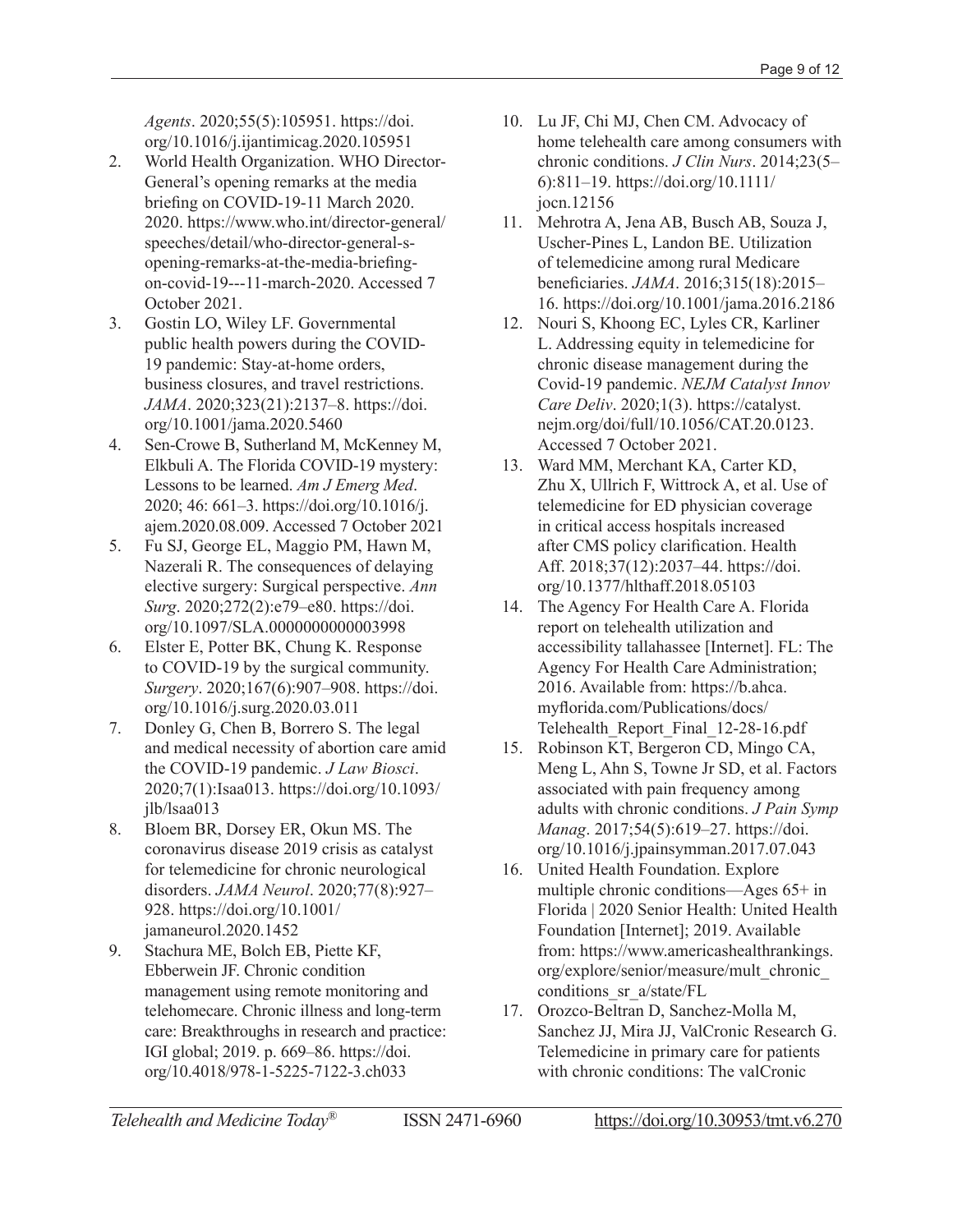quasi-experimental study. *J Med Internet Res*. 2017;19(12):e400. [https://doi.](https://doi.org/10.2196/jmir.7677) [org/10.2196/jmir.7677](https://doi.org/10.2196/jmir.7677)

- 18. Moore MA, Coffman M, Jetty A, Klink K, Petterson S, Bazemore A. Family physicians report considerable interest in, but limited use of, telehealth services. *J Am Board Fam Med*. 2017;30(3):320–30. [https://doi.](https://doi.org/10.3122/jabfm.2017.03.160201) [org/10.3122/jabfm.2017.03.160201](https://doi.org/10.3122/jabfm.2017.03.160201)
- 19. Ensina LA, Lee HD, Takaki WSR, Maciejewski NAR, Spolaôr N, Wu FC. Heuristics-based responsiveness evaluation of a telemedicine computational web system. *IEEE Latin Am Trans*. 2019;17(03):444–52. [https://doi.](https://doi.org/10.1109/TLA.2019.8863315) [org/10.1109/TLA.2019.8863315](https://doi.org/10.1109/TLA.2019.8863315)
- 20. Nord G, Rising KL, Band RA, Carr BG, Hollander JE. On-demand synchronous audio video telemedicine visits are cost effective. *Am J Emerg Med*. 2019;37(5):890–4. [https://doi.org/10.1016/j.](https://doi.org/10.1016/j.ajem.2018.08.017) [ajem.2018.08.017](https://doi.org/10.1016/j.ajem.2018.08.017)
- 21. U.S. Bureau of Labor Statistics. Economic news release: Employment situation summary. 2020. [https://www.bls.gov/news.](https://www.bls.gov/news.release/empsit.nr0.htm) [release/empsit.nr0.htm](https://www.bls.gov/news.release/empsit.nr0.htm). Accessed 7 October 2021.
- 22. Perrin PB, Pierce BS, Elliott TR. COVID-19 and telemedicine: A revolution in healthcare delivery is at hand. *Health Sci Rep.* 2020;3(2):e166. [https://doi.](https://doi.org/10.1002/hsr2.166) [org/10.1002/hsr2.166](https://doi.org/10.1002/hsr2.166)
- 23. Gadzinski AJ, Gore JL, Ellimoottil C, Odisho AY, Watts KL. Implementing telemedicine in response to the COVID-19 pandemic. Philadelphia, PA: Wolters Kluwer; 2020.
- 24. Miner H, Fatehi A, Ring D, Reichenberg JS. Clinician telemedicine perceptions during the COVID-19 pandemic. *Telemed e-Health*. 2020;27(5):508–12. [https://doi.](https://doi.org/10.1089/tmj.2020.0295) [org/10.1089/tmj.2020.0295](https://doi.org/10.1089/tmj.2020.0295)
- 25. Abran A, Khelifi A, Suryn W, Seffah A. Usability meanings and interpretations in ISO standards. *Softw Qual J*. 2003;11(4):325–38. [https://doi.](https://doi.org/10.1023/A) [org/10.1023/A](https://doi.org/10.1023/A):1025869312943
- 26. Klaassen B, van Beijnum BJ, Hermens HJ. Usability in telemedicine systems—A literature survey. *Int J Med Inform*. 2016;93:57–69. [https://doi.org/10.1016/j.](https://doi.org/10.1016/j.ijmedinf.2016.06.004) [ijmedinf.2016.06.004](https://doi.org/10.1016/j.ijmedinf.2016.06.004)
- 27. Narasimha S, Agnisarman S, Chalil Madathil K, Gramopadhye A, McElligott JT. Designing home-based telemedicine systems for the geriatric population: An empirical study. *Telemed J E Health*. 2018;24(2):94–110. [https://doi.org/10.1089/](https://doi.org/10.1089/tmj.2017.0047) [tmj.2017.0047](https://doi.org/10.1089/tmj.2017.0047)
- 28. Parmanto B, Lewis Jr AN, Graham KM, Bertolet MH. Development of the telehealth usability questionnaire (TUQ). *Int J Telerehabilitation*. 2016;8(1):3. [https://doi.](https://doi.org/10.5195/ijt.2016.6196) [org/10.5195/ijt.2016.6196](https://doi.org/10.5195/ijt.2016.6196)
- 29. Florida Health. Health care practitioner data portal 2020 [Internet]. Available from: [https://mqa-internet.doh.state.fl.us/](https://mqa-internet.doh.state.fl.us/downloadnet/Licensure.aspx) [downloadnet/Licensure.aspx](https://mqa-internet.doh.state.fl.us/downloadnet/Licensure.aspx)
- 30. SAS Institute. Base SAS 9.4. Cary, NC: SAS Institute Inc; 2013.
- 31. Kenward MG, Roger JH. Small sample inference for fixed effects from restricted maximum likelihood. *Biometrics*. 1997;53:983–97. [https://doi.](https://doi.org/10.2307/2533558) [org/10.2307/2533558](https://doi.org/10.2307/2533558)
- 32. Harper SG. Counseling and the internet. *Couns Hum Dev*. 1999;32(1):1.
- 33. Nickelson DW. Telehealth and the evolving health care system: Strategic opportunities for professional psychology. *Prof Psychol Res Pract*. 1998;29(6):527. [https://doi.](https://doi.org/10.1037/0735-7028.29.6.527) [org/10.1037/0735-7028.29.6.527](https://doi.org/10.1037/0735-7028.29.6.527)
- 34. Stamm BH. Clinical applications of telehealth in mental health care. Prof Psychol Res Pract. 1998;29(6):536. [https://](https://doi.org/10.1037/0735-7028.29.6.536) [doi.org/10.1037/0735-7028.29.6.536](https://doi.org/10.1037/0735-7028.29.6.536)
- 35. Dopp AR, Wolkowicz NR, Mapes AR, Feldner MT. Implementation of telepsychology services in a university training clinic: Process and lessons learned. *Behav Ther*. 2017.
- 36. McKay JC, Vásquez ÁR, Chipp CL, Ford TJ, Robinson RV, Sharma DKB, et al. Divided by miles, connected by purpose: Telepsychology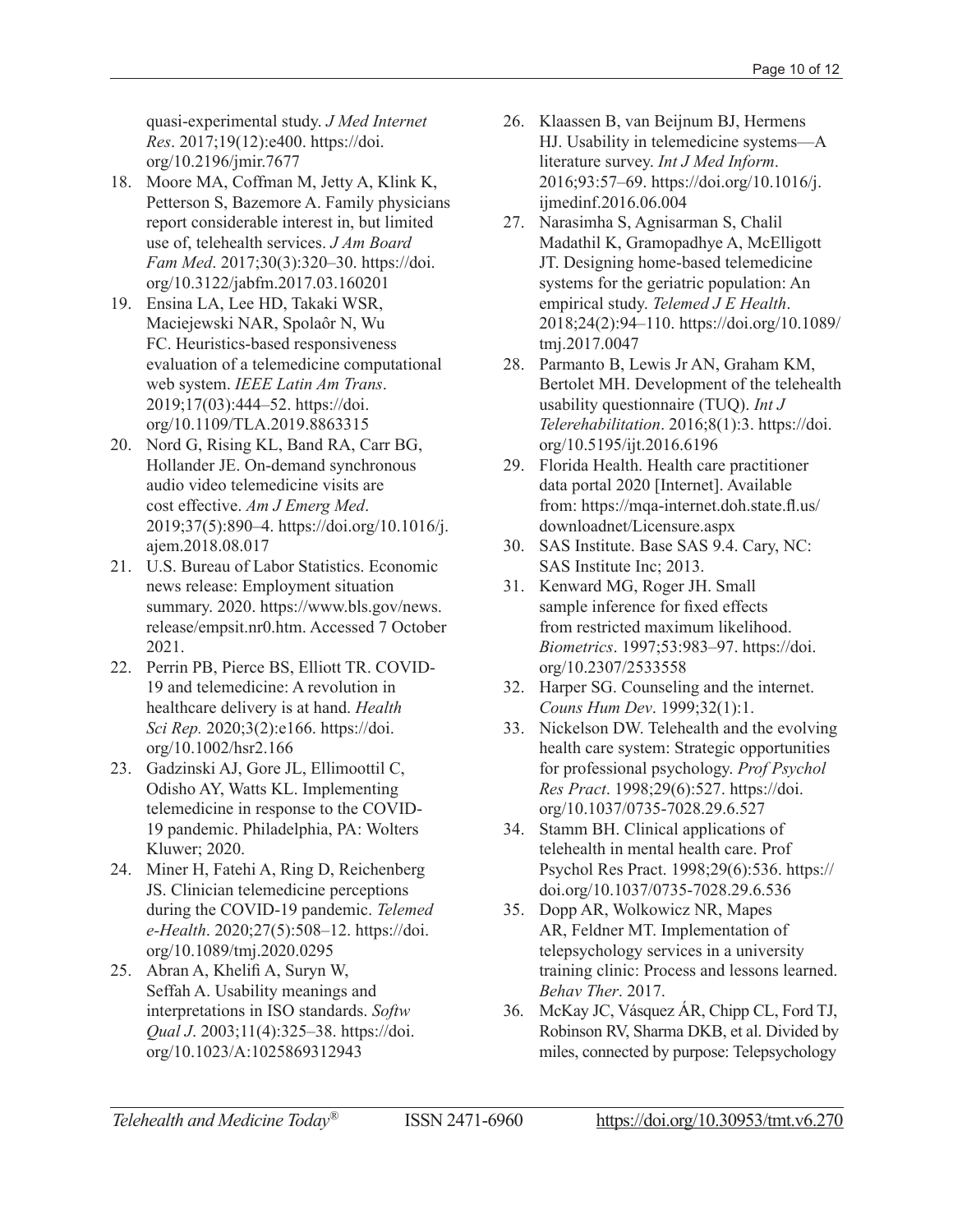technology in a graduate training program. *Train Educ Prof Psychol*. 2013;7(3):166. <https://doi.org/10.1037/a0033568>

- 37. Council for Accreditation of Counseling and Related Educational Programs. CACREP Standards 2015 [Internet]. Available from: <https://www.cacrep.org/>
- 38. Ramalho R, Adiukwu F, Gashi Bytyci D, El Hayek S, Gonzalez-Diaz JM, Larnaout A, et al. Telepsychiatry and healthcare access inequities during the COVID-19 pandemic. *Asian J Psychiatr*. 2020;53:102234. [https://](https://doi.org/10.1016/j.ajp.2020.102234) [doi.org/10.1016/j.ajp.2020.102234](https://doi.org/10.1016/j.ajp.2020.102234)
- 39. Hicks-Roof KK, Xu J, Zeglin RJ, Bailey CE, Hamadi HY, Osborne R. Covid-19 impacts on Florida's healthcare professionals. *Hosp Top*. 2021:1–12. [https://](https://doi.org/10.1080/00185868.2021.1927277) [doi.org/10.1080/00185868.2021.1927277](https://doi.org/10.1080/00185868.2021.1927277)
- 40. McCord CE, Saenz JJ, Armstrong TW, Elliott TR. Training the next generation of counseling psychologists in the practice of telepsychology. *Couns Psychol Q*. 2015;28(3):324–44. [https://doi.org/10.1080/](https://doi.org/10.1080/09515070.2015.1053433) [09515070.2015.1053433](https://doi.org/10.1080/09515070.2015.1053433)
- 41. McClellan MJ, Florell D, Palmer J, Kidder C. Clinician telehealth attitudes in a rural community mental health center setting. *J Rural Ment Health*. 2020;44(1):62. <https://doi.org/10.1037/rmh0000127>
- 42. Hilty DM, Ferrer DC, Parish MB, Johnston B, Callahan EJ, Yellowlees PM. The effectiveness of telemental health: A 2013 review. *Telemed e-Health*. 2013;19(6):444– 54. <https://doi.org/10.1089/tmj.2013.0075>
- 43. Dinesen B, Nonnecke B, Lindeman D, Toft E, Kidholm K, Jethwani K, et al. Personalized telehealth in the future: A global research agenda. *J Med Internet Res*. 2016;18(3):e53. <https://doi.org/10.2196/jmir.5257>
- 44. Lokken TG, Blegen RN, Hoff MD, Demaerschalk BM. Overview for implementation of telemedicine services in a large integrated multispecialty health care system. *Telemed e-Health*. 2020;26(4):382– 7. <https://doi.org/10.1089/tmj.2019.0079>
- 45. Hong Y-R, Lawrence J, Williams Jr D, Mainous III A. Population-level interest

and telehealth capacity of US hospitals in response to COVID-19: Cross-sectional analysis of Google search and national hospital survey data. *JMIR Public Health Surveill*. 2020;6(2):e18961. [https://doi.](https://doi.org/10.2196/18961) [org/10.2196/18961](https://doi.org/10.2196/18961)

- 46. Grundstein MJ, Sandhu HS, Cioppa-Mosca J. Pivoting to telehealth: The HSS experience, value gained, and lessons learned. *HSS Journal®*. 2020;16(1\_ Suppl):1–6. [https://doi.org/10.1007/s11420-](https://doi.org/10.1007/s11420-020-09788-y) [020-09788-y](https://doi.org/10.1007/s11420-020-09788-y)
- 47. Truter P, Russell T, Fary R. The validity of physical therapy assessment of low back pain via telerehabilitation in a clinical setting. *Telemed e-Health*. 2014;20(2):161–7. [https://doi.org/10.1089/](https://doi.org/10.1089/tmj.2013.0088) [tmj.2013.0088](https://doi.org/10.1089/tmj.2013.0088)
- 48. Richardson BR, Truter P, Blumke R, Russell TG. Physiotherapy assessment and diagnosis of musculoskeletal disorders of the knee via telerehabilitation. *J Telemed Telecare*. 2017;23(1):88–95. [https://doi.](https://doi.org/10.1177/1357633X15627237) [org/10.1177/1357633X15627237](https://doi.org/10.1177/1357633X15627237)
- 49. Tanaka MJ, Oh LS, Martin SD, Berkson EM. Telemedicine in the era of COVID-19: The virtual orthopaedic examination. *J Bone Joint Surg Am*. 2020;102(12):e57. <https://doi.org/10.2106/JBJS.20.00609>
- 50. Spivak S, Spivak A, Cullen B, Meuchel J, Johnston D, Chernow R, et al. Telepsychiatry use in US mental health facilities, 2010–2017. *Psychiatr Serv*. 2020;71(2):121–7. [https://doi.org/10.1176/](https://doi.org/10.1176/appi.ps.201900261) [appi.ps.201900261](https://doi.org/10.1176/appi.ps.201900261)
- 51. Kannarkat JT, Smith NN, McLeod-Bryant SA. Mobilization of telepsychiatry in response to COVID-19—Moving toward 21 st century access to care. *Admin Policy Ment Health Ment Health Serv Res*. 2020;47(4):489–91. [https://doi.org/10.1007/](https://doi.org/10.1007/s10488-020-01044-z) [s10488-020-01044-z](https://doi.org/10.1007/s10488-020-01044-z)
- 52. Eddy N. Nearly half of physicians using telehealth, up from just 18% in 2018: Healthcare IT News [Internet]. 2020. Available from: [https://](https://www.healthcareitnews.com/news/nearly-half-physicians-using-telehealth-just-18-2018) [www.healthcareitnews.com/news/](https://www.healthcareitnews.com/news/nearly-half-physicians-using-telehealth-just-18-2018)